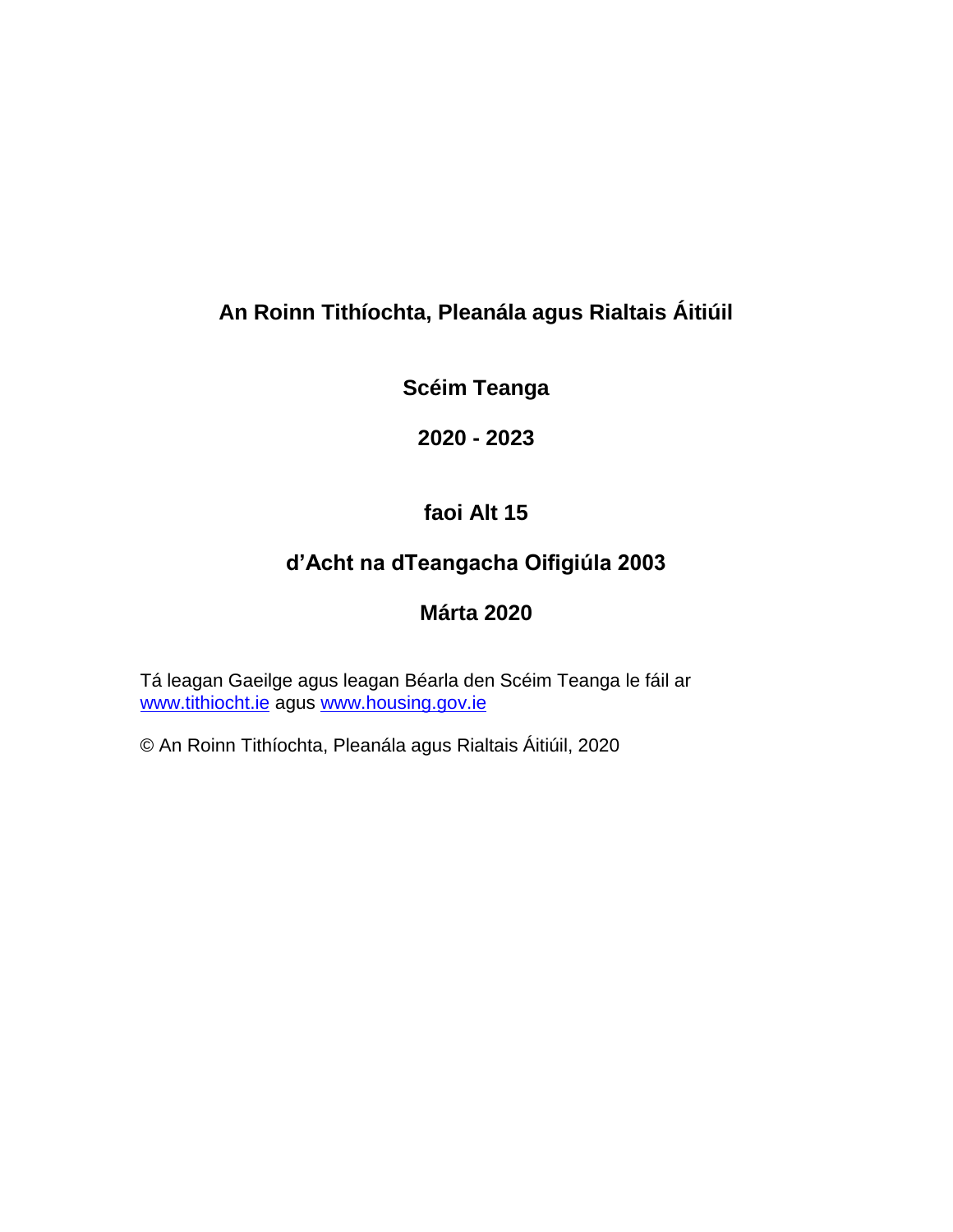**Clár**

| <b>Caibidil 1</b>                                                                                                            |                                                                                                                                                                                                                                                                                                                                                                              | $\overline{\mathbf{3}}$ |
|------------------------------------------------------------------------------------------------------------------------------|------------------------------------------------------------------------------------------------------------------------------------------------------------------------------------------------------------------------------------------------------------------------------------------------------------------------------------------------------------------------------|-------------------------|
| 1.1                                                                                                                          |                                                                                                                                                                                                                                                                                                                                                                              |                         |
| 1.2                                                                                                                          | Athbhreithniú ar oibriú Scéim Teanga 2017-2020 ____________________3                                                                                                                                                                                                                                                                                                         |                         |
| 1.3                                                                                                                          | Cur chuige maidir le Scéim Nua a Fhorbairt _____________________________4                                                                                                                                                                                                                                                                                                    |                         |
| 1.4                                                                                                                          |                                                                                                                                                                                                                                                                                                                                                                              |                         |
| 1.5                                                                                                                          |                                                                                                                                                                                                                                                                                                                                                                              |                         |
| <b>Caibidil 2</b>                                                                                                            | Forléargas ar an Roinn Tithíochta, Pleanála agus Rialtais                                                                                                                                                                                                                                                                                                                    |                         |
| 2.1                                                                                                                          |                                                                                                                                                                                                                                                                                                                                                                              |                         |
| 2.2                                                                                                                          |                                                                                                                                                                                                                                                                                                                                                                              |                         |
| 2.3                                                                                                                          | Achoimre ar Sheirbhísí agus ar Ghníomhaíochtaí curtha ar fáil ag an<br><b>Roinn</b>                                                                                                                                                                                                                                                                                          | 6                       |
| <b>Caibidil 3</b>                                                                                                            | Achoimre ar Sheirbhísí Gaeilge agus Feabhsuithe atá                                                                                                                                                                                                                                                                                                                          |                         |
| 3.1                                                                                                                          | Seirbhísí a sholáthraíonn an Roinn go dátheangach ______________8                                                                                                                                                                                                                                                                                                            |                         |
| 3.2<br>3.2.1<br>3.2.2<br>3.2.3<br>3.2.4<br>3.2.5<br>3.2.6<br>3.2.7<br>3.2.8<br>3.2.9<br>3.2.10<br>3.2.11<br>3.2.12<br>3.2.13 | Modhanna chun cumarsáid a dhéanamh leis an bPobal / Eolas a<br>Suíomhanna Gréasáin agus Ríomhchórais na Roinne __________________________________8<br>$Comhf {hreagrams} \_$ 9<br>$Folseacháin$ 10<br>Fógairtí béil / Cumarsáid teileafóin leis an bpobal 10 meán an teilear an teilear an teilear an teilear an teil<br>Preasráitis 10<br>Rialtas Áitiúil _________________ |                         |
| 3.3<br>3.3.1<br>3.3.2<br>3.3.3<br>3.3.4<br>3.3.5<br>3.3.6                                                                    |                                                                                                                                                                                                                                                                                                                                                                              |                         |
| <b>Caibidil 4</b>                                                                                                            |                                                                                                                                                                                                                                                                                                                                                                              | 14                      |
| <b>Caibidil 5</b>                                                                                                            | <b>Poiblíocht na Scéime Comhaontaithe</b>                                                                                                                                                                                                                                                                                                                                    | 15                      |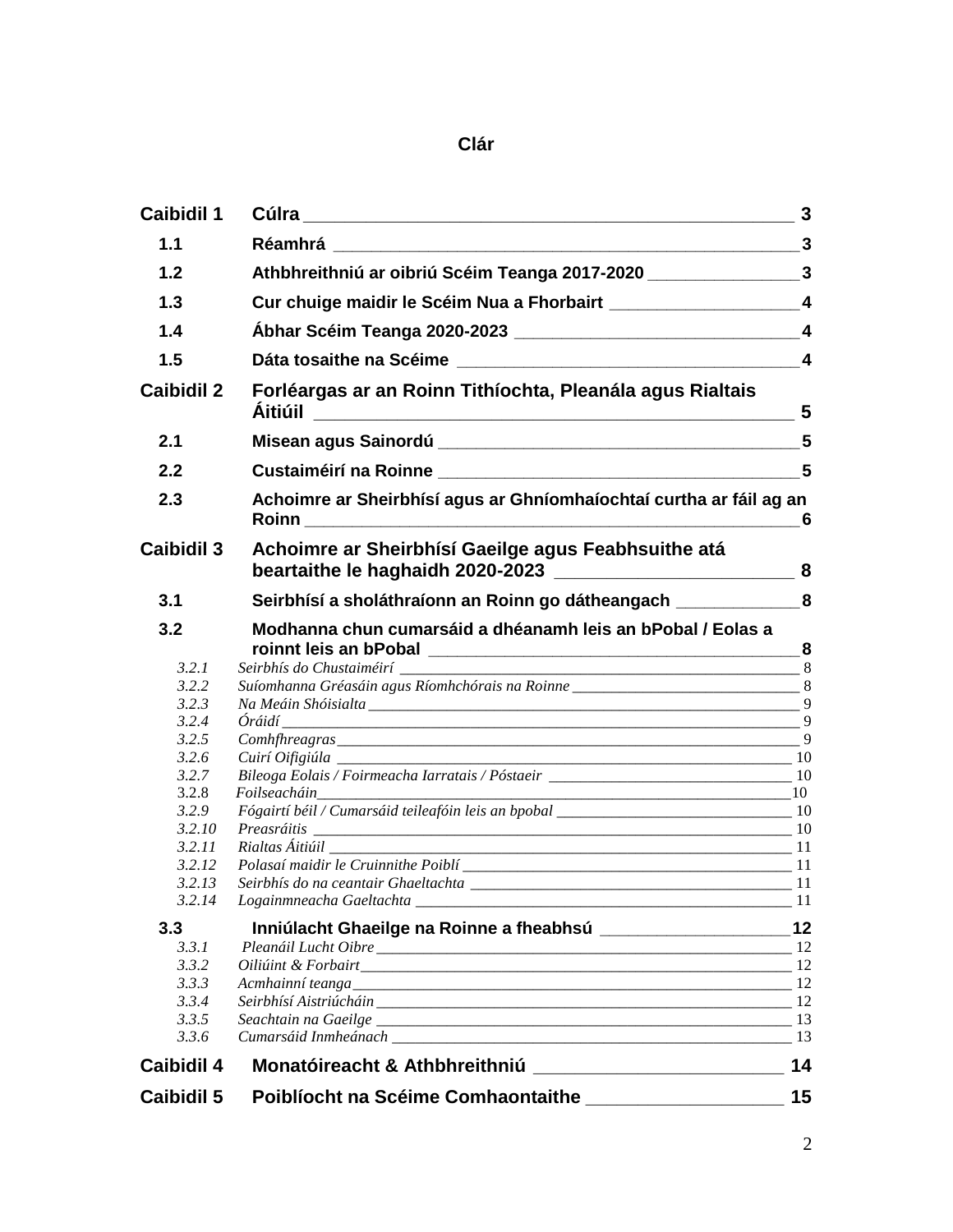# <span id="page-2-0"></span>**Caibidil 1 Cúlra**

## **1.1 Réamhrá**

Tháinig chéad Scéim Teanga na Roinne, arna hullmhú de réir Alt 11 d'Acht na dTeangacha Oifigiúla 2003, i bhfeidhm i Lúnasa 2005. Chuir an dara, an tríú agus an ceathrú Scéim, a chlúdaíonn na tréimhsí 2009-2012, 2013-2016 agus 2017-2020, leis an dul chun cinn a rinneadh maidir le soláthar seirbhísí trí Ghaeilge nó seirbhísí dátheangacha sa Roinn.

Is é an aidhm atá leis an gcúigiú Scéim seo cur leis an mbéim atá á leagan ar an nGaeilge i ngnóthaí laethúla na Roinne, ag cur an méid is indéanta le réasún as seo go ceann trí bliana san áireamh.

Tá athbhreithniú inmheánach déanta ar bhonn bliantúil ar na Scéimeanna a bhí ag an Roinn roimhe seo agus chuir torthaí an phróisis sin le forbairt na Scéime seo - an cúigiú Scéim atá forbartha ag an Roinn.

## **1.2 Athbhreithniú ar oibriú Scéim Teanga 2017-2020**

Chruthaigh Scéim Teanga 2017-2020 tuilleadh dúshlán fós don Roinn mar aon lena chinntiú go raibh cur chun feidhme na n-oibleagáidí a bhaineann leis an nGaeilge á dhaingniú mar chuid de chultúr na Roinne.

I rith thréimhse na Scéime, d'oibrigh baill foirne san Aonad Tacaíochta Straitéisí & Gnó (ATSG) go dlúth le comhghleacaithe as ar fud na Roinne chun cur le tuiscint ar, agus comhlíontacht a chinntiú, le téarmaí agus spiorad na Scéime. Trí shraith suirbhéanna inmheánacha bliantúla, rinne an Roinn iarracht an leibhéal éilimh atá ar sheirbhísí trí Ghaeilge a mheas, seirbhísí béil agus i bprionta.

Glactar leis sa Roinn go mbaineann tábhacht lenár Scéim Teanga, agus leis na hoibleagáidí reachtúla atá ag eascairt as an Scéim agus as Acht na dTeangacha Oifigiúla. Tá an ATSG tiomanta do chinntiú go dtuigeann baill foirne agus bainisteoirí na freagrachtaí atá orthu chomh fada is a bhaineann le seirbhís a chur ar fáil trí Ghaeilge. Úsáidtear ríomhiris na Roinne, 'Weekly Wrap', go rialta chun aird na mball foirne a tharraingt ar thiomantais chomh fada is a bhaineann leis an nGaeilge, cosúil leis an gceanglas foilseacháin áirithe a chur ar fáil trí Ghaeilge agus trí Bhéarla. D'fhonn tacú le baill foirne na ceanglais seo a chomhlíonadh agus cur chun feidhme éifeachtach na Scéime a chinntiú, cuirtear deiseanna oiliúna Gaeilge ar fáil do bhaill foirne mar aon le hacmhainní éagsúla ar líne, lena n-áirítear treoirdhoiciméid agus mionsonraí maidir le seirbhísí aistriúcháin. Úsáidtear inlíon na Roinne, *Doras,* chun cumarsáid a dhéanamh le baill foirne maidir le ceisteanna a bhaineann leis an nGaeilge.

Chomh maith leis sin, tugann an suirbhé bliantúil deis don Roinn dul chun cinn ó thaobh chur chun feidhme na Scéime a mheas agus tugann sé leid chomh maith maidir le haon deacrachtaí atá ag aonaid ghnó chomh fada is a bhaineann le cur chun feidhme. Ar an gcuma chéanna, soláthraíonn an t-iniúchadh bliantúil eolas maidir leis an éileamh atá ag an bpobal ar sheirbhísí trí Ghaeilge. Is léir ó na torthaí go bhfuil an t-éileamh atá ag an bpobal ar sheirbhísí trí Ghaeilge – go pearsanta nó trí ghlaonna teileafóin – íseal ar bhonn leanúnach.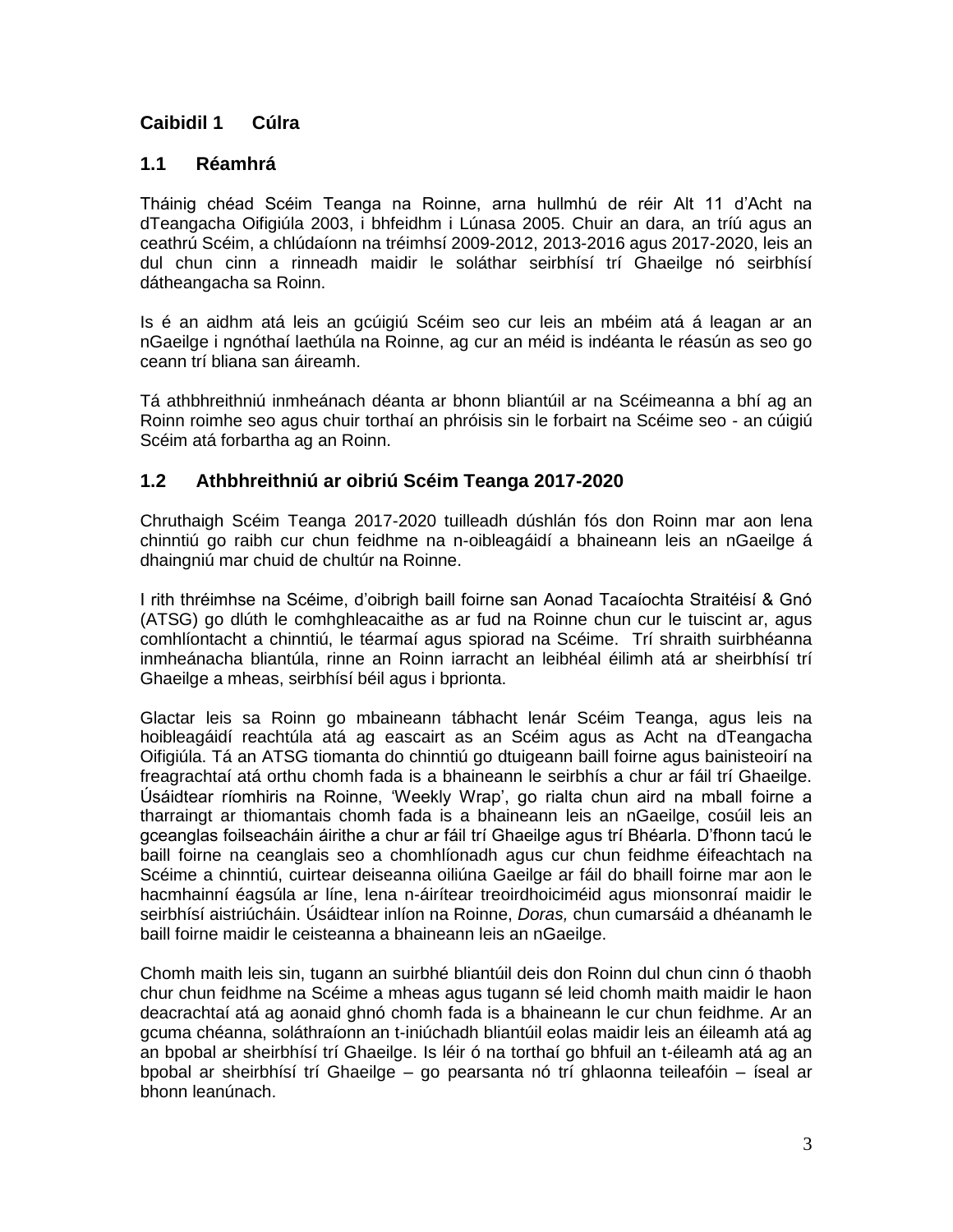Chomh maith leis sin, d'oibrigh an Roinn le hoifigigh ó oifig an Choimisinéara Teanga d'fhonn a chinntiú go dtarraingítear aird ball foirne ar ghearáin agus ar cheisteanna a bhaineann le neamh-chomhlíontacht agus go ndéileáiltear leo, lena chinntiú nach dtarlaíonn an rud céanna arís.

## **1.3 Cur chuige maidir le Scéim Nua a Fhorbairt**

D'fhoilsigh an Roinn fógra ar a suíomh gréasáin ar an 13 Samhain 2019 faoi Alt 13 d'Acht na dTeangacha Oifigiúla 2003 ag lorg uiríoll ó pháirtithe leasmhara i ndáil le hullmhú na Scéime Teanga nua seo. Cuireadh gach comhlacht faoi choimirce na Roinne ar an eolas faoi fhorbairt na Scéime nua agus tugadh cuireadh dóibh a dtuairimí a chur in iúl.

Ina theannta sin, lorgaíodh moltaí ó bhaill foirne atá ag obair i Rannáin éagsúla na Roinne agus ó na suirbhéanna bliantúla a mheas an dul chun cinn a rinneadh faoi na Scéimeanna Teanga a bhí curtha i bhfeidhm ag an Roinn roimhe seo.

# **1.4 Ábhar Scéim Teanga 2020-2023**

Is é atá mar aidhm leis an Scéim Teanga nua seo leanúint leis na tiomantais a sonraíodh i Scéimeanna roimhe seo a chomhlíonadh agus cur leis an dul chun cinn atá déanta chomh maith.

Chomh maith leis sin, cuirfidh an Scéim nua le prionsabail na Seirbhíse Ardchaighdeáin do Chustaiméirí agus leanfar lena chinntiú go bhfreastalaítear ar dhaoine ar mian leo a ngnó a dhéanamh trí Ghaeilge.

Leanfaidh an Roinn leis an leibhéal éilimh atá ar a seirbhísí Gaeilge a mheas trí iniúchtaí bliantúla a dhéanamh ar an éileamh atá ar sheirbhísí agus na bearta cur chun feidhme atá curtha i gcrích. Tuairiscíonn an Roinn ar a tiomantais ina Tuarascáil Bhliantúil gach bliain.

## **1.5 Dáta tosaithe na Scéime**

Dhearbhaigh an tAire Cultúir, Oidhreachta agus Gaeltachta an Scéim seo. Tosaíonn an scéim le héifeacht ó 08 Bealtaine 2020 agus beidh an scéim i bhfeidhm ar feadh tréimhse 3 bliana ón dáta seo nó go dtí go mbeidh Scéim nua daingnithe, cibé acu is déanaí.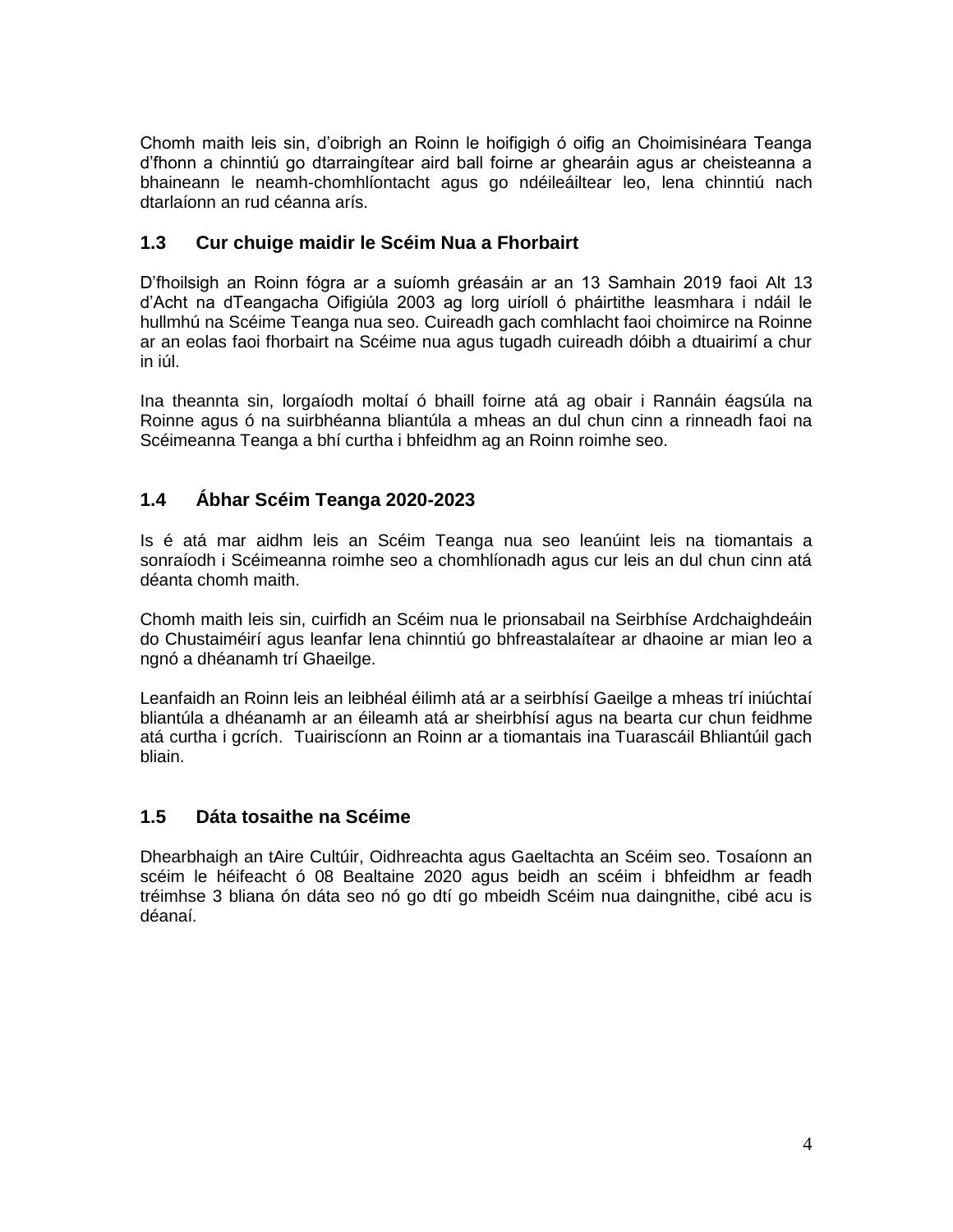## **Caibidil 2 Forléargas ar an Roinn Tithíochta, Pleanála agus Rialtais Áitiúil**

## **2.1 Misean agus Sainordú**

Is é misean na Roinne, mar atá sonraithe ina *Ráiteas Straitéise 2017-2020* tacú le forbairt inbhuanaithe, le béim ar leith ar phleanáil straitéiseach, soláthar éifeachtach tithe dea-phleanáilte, i bpobail bhríomhara agus bainistíocht inbhuanaithe ár n-acmhainní uisce, agus rialtas áitiúil éifeachtach a chinntiú.

Seo a leanas ár gcuspóirí straitéiseacha:

- A chinntiú go gcuireann pleanáil agus tógáil inár réigiúin agus pobail le forbairt inbhuanaithe agus chothromaithe;
- Socrú a dhéanamh le haghaidh soláthar tithíochta ar ardchaighdeán;
- Socrú a dhéanamh le haghaidh creata do bhainistíocht inbhuanaithe acmhainní uisce ón bhfoinse go dtí an fharraige;
- Tacú le rialtas áitiúil daonlathach, freagrach agus éifeachtach, bainistíocht éifeachtach toghcháin agus seirbhísí dóiteáin agus bainistíocht éigeandála ar ardchaighdeán agus é sin ar fad a chumasú;
- Freastal ar an tsochaí trí eolas iontaofa faoin aimsir agus faoin aeráid a chur i dtoll a chéile agus a chur in iúl chun bearta agus maoin a chosaint, agus ról Met Éireann mar fhoinse údarásach meitéareolaíochta na hÉireann a fhorbairt tuilleadh.

Tá oifigí ag an Roinn sna háiteanna seo a leanas: Teach an Chustaim, Baile Átha Cliath; Bóthar an Bhaile Nua, Loch Garman; agus Béal an Átha, Co. Mhaigh Eo. Tá baill foirne atá ag obair sna cigireachtaí tithíochta agus uisce agus i seirbhís iniúchóireachta an rialtais áitiúil lonnaithe ar fud na tíre. Is i nGlas Naíon, Baile Átha Cliath, atá ceanncheathrú Met Éireann, agus tá baill foirne ag obair i suíomhanna réigiúnacha chomh maith.

# **2.2 Custaiméirí na Roinne**

Bunaithe ar scóip agus ar nádúr shainordú na Roinne, tá tionchar ag a cuid oibre ar raon leathan daoine agus pobal ar fud na tíre. Cé go bhfuil formhór na seirbhísí atá á gcur chun cinn ag an Roinn á seachadadh trí earnáil an rialtais áitiúil, tá bonn leathan custaiméirí ag an Roinn. Áirítear ann:

- Baill den phobal;
- Pobail ar fud na tíre;
- Comhpháirtithe Sóisialta;
- Eagraíochtaí Neamhrialtasacha;
- Comhlachtaí faoi choimirce na Roinne;
- Ranna agus Oifigí Rialtais eile;
- Údaráis Áitiúla agus Réigiúnacha;
- Ionadaithe tofa; agus
- **·** Institiúidí Eorpacha agus Idirnáisiúnta.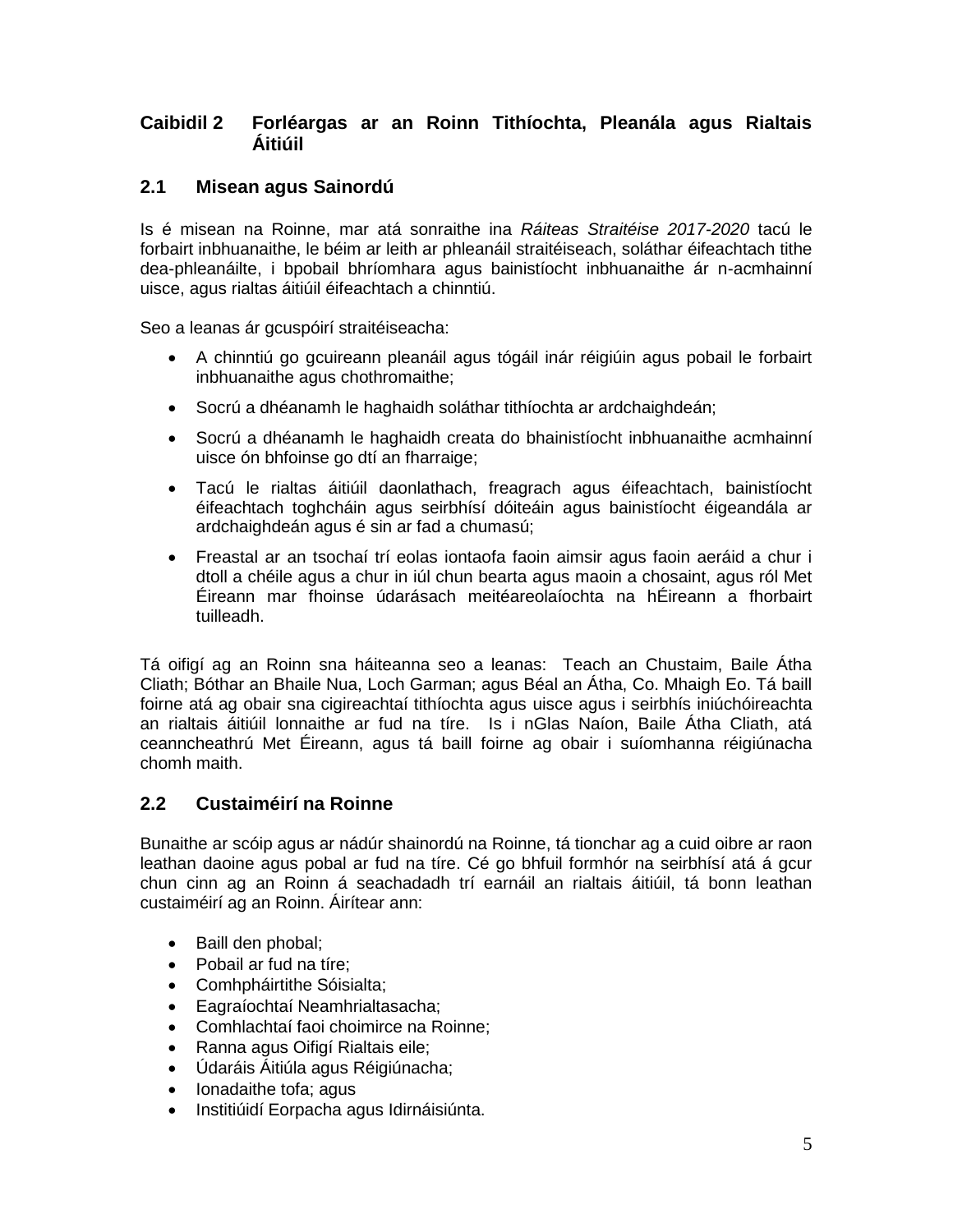## **2.3 Achoimre ar Sheirbhísí agus ar Ghníomhaíochtaí curtha ar fáil ag an Roinn**

Tá obair na Roinne á cur i gcrích trí sheacht Rannán – Polasaí Pleanála, Tithíochta; Reachtaíocht agus Rialachas; Soláthar Tithíochta Rialtais Áitiúil; Uisce; Tacaíocht Chorparáideach agus Ghnó; agus Met Éireann. Tá Seirbhís Iniúchóireachta an Rialtais Áitiúil lonnaithe sa Roinn chomh maith.

Tá eolas maidir le príomhfheidhmeanna sheacht rannán na Roinne le fáil thíos.

#### **Polasaí, Reachtaíocht agus Rialachas Tithíochta**

Áirítear i measc fheidhmeanna an Rannáin Polasaí, Reachtaíocht agus Rialachas Tithíochta, forbairt Polasaí Tithíochta agus Polasaí Caighdeán Tógála a áirítear ann gnéithe de Atógáil Éireann: Plean Gníomhaíochta maidir le Tithíocht agus Easpa Dídine. Chomh maith leis sin, tá an Rannán seo freagrach as a chinntiú go bhfuil struchtúr rialála i bhfeidhm chun tacú le Meicníochtaí agus Rialachas Maoinithe Tithíochta cosúil le cur chun feidhme Chiste Nuálaíochta AHB agus scéim Iasachtaí Tithíochta Atógáil Éireann agus straitéis náisiúnta a fhorbairt don earnáil chíosa agus a chinntiú go gcuirtear anailís agus monatóireacht eacnamaíoch den mhargadh tithíochta agus de réimsí gaolmhara ar fáil

#### **Soláthar Tithíochta**

Tá an Rannán Soláthair Tithíochta freagrach as líon suntasach gníomhartha faoi Phlean Gníomhaíochta maidir le Tithíocht agus Easpa Dídine an Rialtais - Atógáil Éireann. Áirítear i measc roinnt de na príomhréimsí: Tacaíochtaí Cuimsithe Easpa Dídine agus Tithíochta; Inacmhainneacht & Costas Cíosa; maoirseacht agus bainistíocht an Chláir Infheistíochta Caipitil do Thithíocht Shóisialta (CICTS) agus an Clár Caiteachais Reatha do Thithíocht Shóisialta (CCRTS), a chuimsítear ann an tSaoráid Airleacain Caipitil Léasaithe (CALF) agus na scéimeanna Morgáiste go Cíos mar aon le freagracht as cur chun feidhme agus bainistíocht na scéime Íocaíochta Cúnaimh Tithíochta (ICT) agus na Scéime Cóiríochta Cíosa (SCC). I dteannta leis an gclár tithíochta sóisialta a threorú, tá an Rannán freagrach freisin as comhordú, pleanáil, bainistíocht soláthar tithíochta sóisialta agus maoirseacht airgeadais agus caiteachais tithíochta mar aon le maoirseacht ar shaincheisteanna leagáide a bhaineann le caighdeáin tógála agus rialachas feabhsúcháin piríte agus maoirseacht ar an mBord um Réiteach Piríte.

#### **Pleanáil**

Cinntíonn an Rannán Pleanála go bhfuil an polasaí straitéiseach agus an creat pleanála reachtach cuí i bhfeidhm chun fás eacnamaíoch agus forbairt réigiúnach chothromaithe a chur chun cinn, e.g. trí chur chun feidhme Thionscadal Éireann 2040: An Creat Náisiúnta Pleanála (CNP). Tá córas pleanála trédhearcach agus láidir forbartha ag CNP, agus soláthraítear ann treoir agus acmhainní polasaí d'údaráis phleanála agus don Bhord Pleanála chun a bhfeidhmeanna reachtúla agus ceanglais agus feidhmeanna a bhaineann le hOifig an Rialaitheora Pleanála (OPR) a chomhlíonadh. Áirítear de riachtanas sa ról seo idirghníomhaíocht maidir le Straitéisí Spásúla agus Eacnamaíocha Réigiúnacha (SSER), polasaí athghiniúna uirbí lena n-áirítear an Ciste um Athghiniúint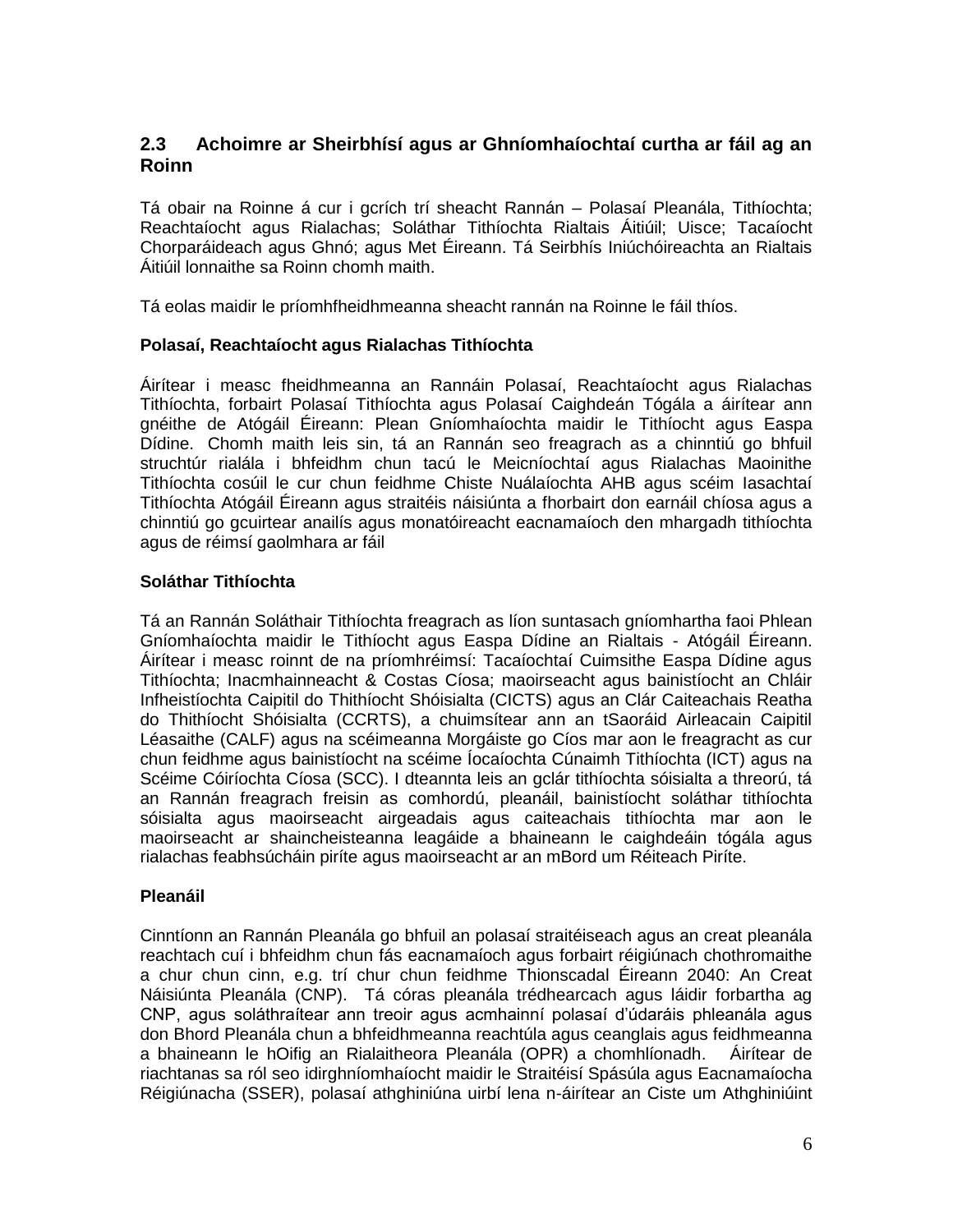agus Forbairt Uirbeach agus polasaí bainistíochta talún, lena n-áirítear an Ghníomhaireacht Forbartha Talún. Chomh maith leis sin, tá sé freagrach as pleanáil mhara agus as forbairt agus gníomhaíocht ar an imeall trá a rialú.

## **An Rannán Rialtais Áitiúil**

Déanann an Rannán Rialtais Áitiúil maoirseacht ar fhorbairt agus ar chur chun feidhme an chláir oibre éifeachtúlachta agus nuachóirithe d'earnáil an rialtais áitiúil. Déileálann sé le, inter alia, acmhainní a chur ar fáil – foireann & maoiniú; éifeachtúlacht agus nuachóiriú eagraíochtúil, polaitiúil agus struchtúrtha; maoirseacht agus rialachas i ndáil le rialtas áitiúil agus réigiúnach. Chomh fada is a bhaineann le cúrsaí airgid, déileálann sé le polasaí rátaí tráchtála agus le leithdháileadh cáin mhaoine áitiúil. Chomh maith leis sin, soláthraíonn an Rannán ceannaireacht agus comhordú náisiúnta maidir le bainistíocht dóiteáin; drochaimsire agus éigeandála tríd an Stiúrthóireacht Náisiúnta tiomnaithe um Bainistíocht Dóiteáin agus Éigeandála. Tá an phríomhfhreagracht ar an Rannán as comhordú a dhéanamh ar mhaoirseacht agus ar rialachas Ghníomhaireachtaí Stáit na Roinne, go háirithe an Oifig Luachála, Suirbhéireacht Ordanáis Éireann agus an tÚdarás Clárúcháin Maoine.

## **An Rannán Uisce**

An Rannán Uisce, a dhíríonn ar Pholasaí na hEarnála Uisce, lena n-áirítear cur chun feidhme athchóirithe earnála, rialachas agus maoiniú Uisce Éireann agus an Ghrúpa Ervia, maoirseacht ar earnáil na Grúpscéime Uisce agus cur chun feidhme na Creattreorach Uisce, na Treorach Réime um Straitéis Mhuirí agus an chreata dhlíthiúil maidir leis an imeall trá.

## **An Rannán um Thacaíocht Chorparáideach agus Ghnó**

Tá feidhmeanna fairsinge ag an Rannán um Thacaíocht Chorparáideach agus Ghnó agus áirítear ina measc: Acmhainní Daonna; oiliúint agus forbairt; rialachas corparáideach roinne; clár athchóirithe na Roinne a threorú; airgeadas agus cuntais; maoirseacht a dhéanamh ar chur chun feidhme an chóid chaiteachais phoiblí; TFC; tacú le polasaí eacnamaíoch agus staitistiúil; bainistíocht saoráidí; an fheidhm Saincheadúnais; an Stiúrthóireacht Náisiúnta um Bainistíocht Dóiteáin agus Éigeandála; an tAonad Dlí agus Iniúchadh Inmheánach. Lena chois sin, áirítear i sainchúram an Rannáin seo feidhmeanna cumarsáide lena n-áirítear an phreasoifig, mar aon le seirbhísí tacaíochta éagsúla straitéiseacha agus gnó a sholáthar don Roinn trí chéile.

## **Met Éireann**

Is é Met Éireann, Seirbhís Náisiúnta Mhéiteareolaíoch na hÉireann príomhsholáthraí faisnéis aimsire agus seirbhísí gaolmhara sa Stát. Is é misean Met Éireann aimsir agus aeráid na hÉireann a mhonatóiriú, a anailísiú agus a thuar, agus raon faisnéis mhéiteareolaíoch agus faisnéis ghaolmhar a sholáthar don phobal agus do chustaiméirí sonracha, mar shampla, na hearnálacha eitlíochta agus talmhaíochta. Forbraíonn an Stiúrthóir treo straitéiseach de réir pholasaithe Roinne; coimeádann agus nuashonraíonn sé cáilíocht agus éifeachtúlacht oibríochtúil; tá sé freagrach as a chinntiú go gcomhlíonann Met Éireann a oibleagáidí náisiúnta agus idirnáisiúnta, agus feidhmíonn sé mar Ionadaí Buan na hÉireann ar an Eagraíocht Dhomhanda Méiteareolaíochta.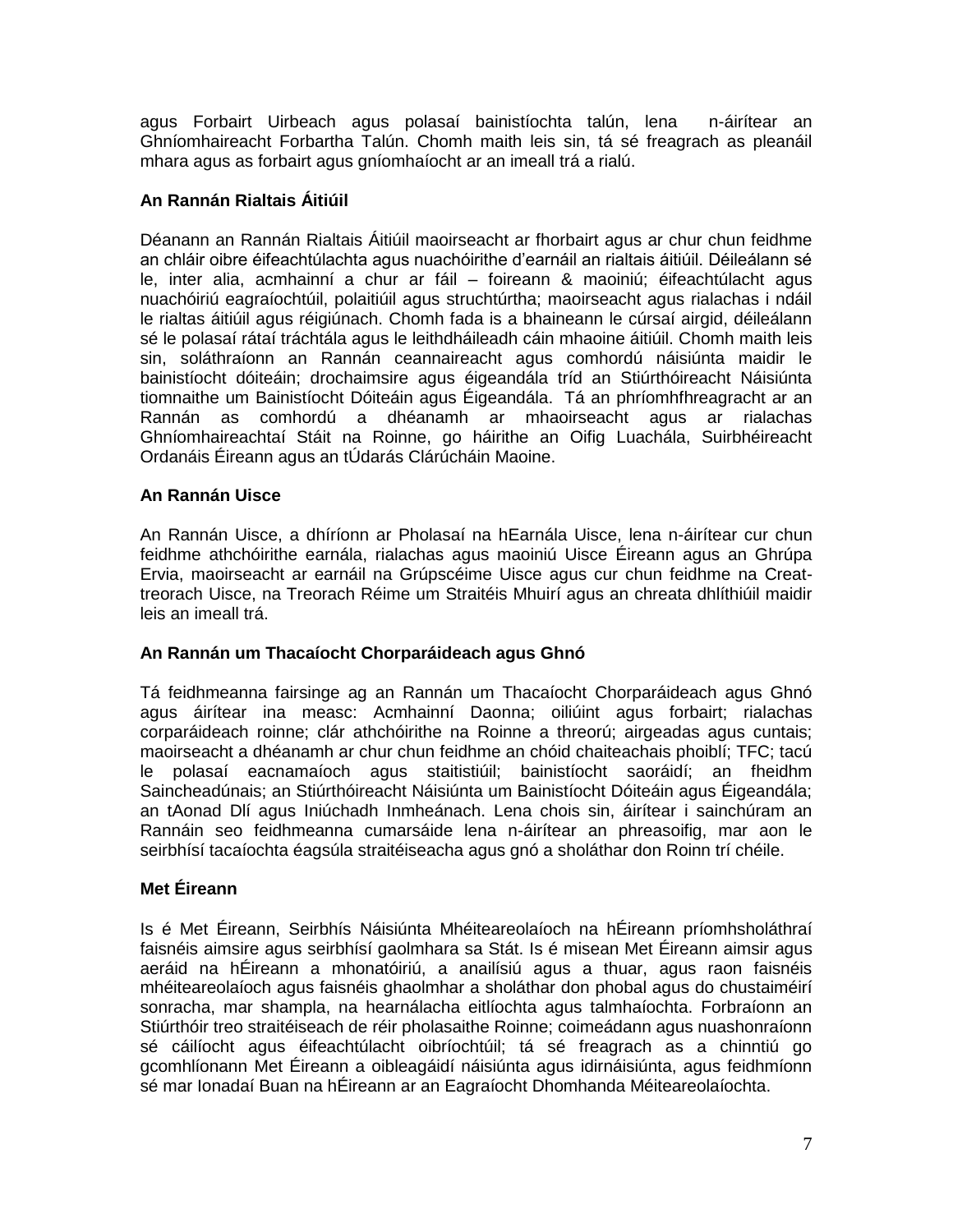## **Caibidil 3 Achoimre ar Sheirbhísí Gaeilge agus Feabhsuithe atá beartaithe le haghaidh 2020-2023**

Tá an Roinn Tithíochta, Pleanála agus Rialtais Áitiúil tiomanta do sheirbhísí ar ardchaighdeán a chur ar fáil trí Ghaeilge agus/nó go dátheangach dá custaiméirí. Leagtar amach sa chaibidil seo na bearta a chuirfidh an Roinn i bhfeidhm as seo go ceann trí bliana chun cur leis an dul chun cinn atá déanta i ndáil le forbairt seirbhísí dátheangacha thar thréimhse na Scéimeanna roimhe seo.

## **3.1 Seirbhísí a sholáthraíonn an Roinn go dátheangach**

Go ginearálta, ní sholáthraíonn an Roinn seirbhísí go díreach don phobal, seachas déileáil le fiosrúcháin ó lá go lá. Maidir leis an líon beag Aonad Gnó a sholáthraíonn seirbhísí díreacha, tá socruithe déanta lena chinntiú go mbíonn ball foirne ainmnithe ar fáil chun an tseirbhís a sholáthar sa teanga a roghnaíonn an custaiméir.

## **3.2 Modhanna chun cumarsáid a dhéanamh leis an bPobal / Eolas a roinnt leis an bPobal**

#### *3.2.1 Seirbhís do Chustaiméirí*

Leanann Cairt Chustaiméirí na Roinne le léargas a thabhairt ar phrionsabail na Seirbhíse Ardchaighdeáin do Chustaiméirí agus, ar an tslí seo, cinntítear go bhfreastalaítear ar dhaoine ar mian leo a ngnó linn a dhéanamh trí Ghaeilge. Tá an dá dhoiciméad ag leanúint le próifíl na Gaeilge a chur chun cinn sa Roinn trí bhreis airde a tharraingt ar an téacs Gaeilge

#### *3.2.2 Suíomhanna Gréasáin agus Ríomhchórais na Roinne*

(i) I dteannta le gach ábhar statach a chur ar fáil, leanfaidh an Roinn ag cur leis an méid ábhair atá ar fáil trí Ghaeilge ar a suíomh gréasáin [www.housing.gov.ie](about:blank) / [www.tithiocht.ie.](about:blank) Beidh na haidhmeanna atá ann cur leis an méid Gaeilge atá le feiceáil ar an suíomh gréasáin bunaithe ar thorthaí an tsuirbhé inmheánaigh is déanaí ar sheirbhísí atá á gcur ar fáil trí Ghaeilge ag an Roinn. Spreagfar Aonaid Ghnó nach bhfuil ábhar Gaeilge curtha ar fáil do shuíomh gréasáin na Roinne acu fós go sonrach chun scrúdú a dhéanamh ar a n-ábhar ar líne mar iarracht cur leis an méid ábhair atá ar fáil trí Ghaeilge. D'fhonn cabhrú leis an Roinn a hoibleagáidí a chomhlíonadh maidir le hinfhaighteacht leaganacha Gaeilge d'ábhar statach ar an suíomh gréasáin, ainmníodh Pointe Teagmhála Aonair (PTA) san ATSG. Soláthraíonn agus eagraíonn an PTA seo ábhar a aistriú ó Bhéarla go Gaeilge agus an t-ábhar sin a uaslódáil ar an suíomh gréasáin. Chomh maith leis sin, leanfaidh an Roinn lena chinntiú go bhfuil gach foilseachán, lena n-áirítear bileoga agus bróisiúir, atá á gcur i dtoll a chéile i nGaeilge nó go dátheangach, á gcur ar fáil ar an leagan Gaeilge den suíomh gréasáin ag an am céanna leis an leagan Béarla.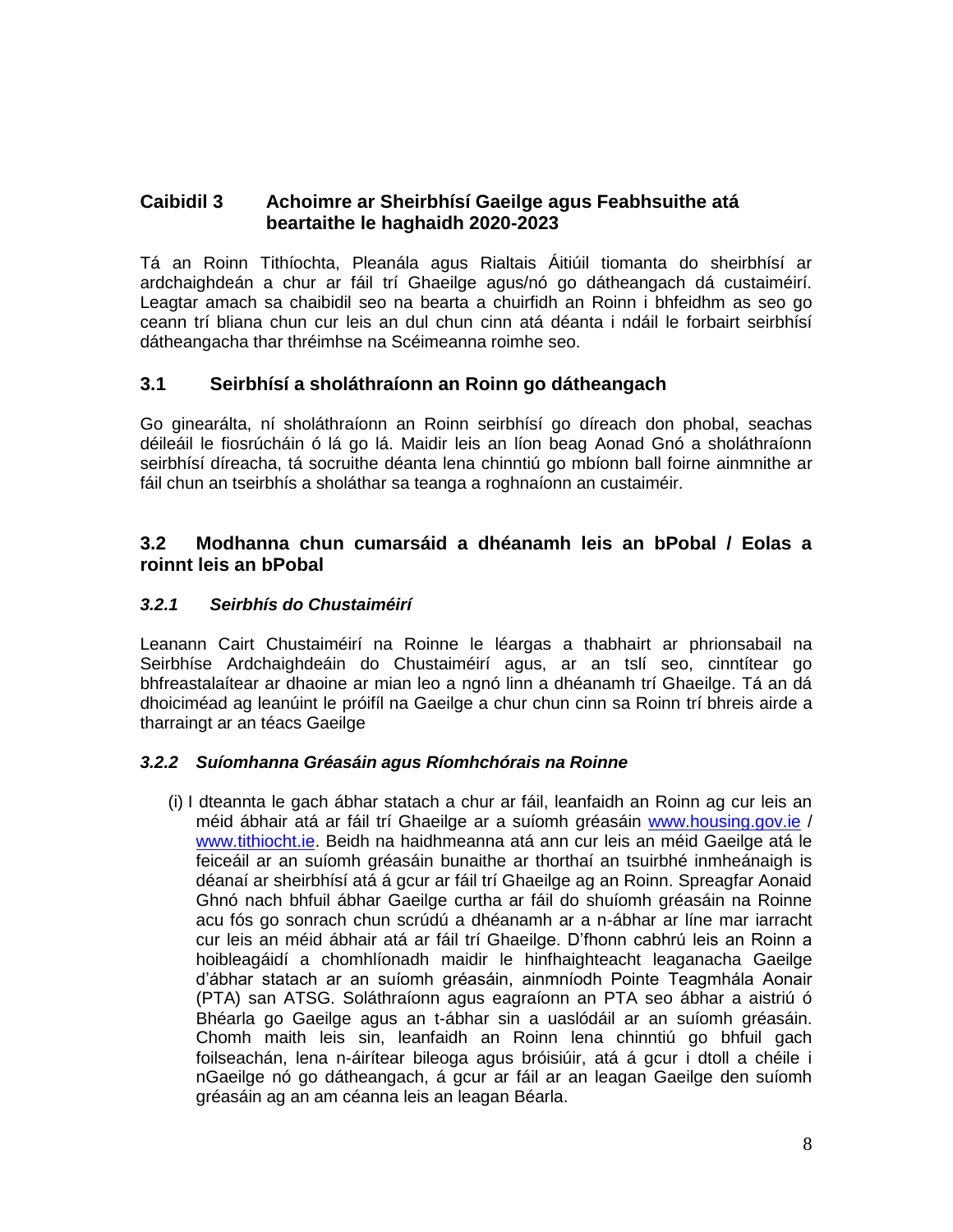- (ii) Leanfaidh an Roinn ag obair chun ábhar statach ar shuíomhanna gréasáin eile a bhfuil sí freagrach astu a chur ar fáil trí Ghaeilge. Go háirithe, leagfar béim ar shuíomhanna gréasáin a chuireann le feasacht an phobail ar cheisteanna tábhachtacha agus/nó muirir le haghaidh seirbhísí áitiúla, [www.firesafetyweek.ie](about:blank) agus [http://www.myplan.ie](about:blank) mar shampla.
- (iii) Tá an Roinn ag ascnamh chuig Gov.ie faoi láthair agus tá punann a suímh ghréasáin á hathbhreithniú aici agus déileálfar le hábhar Gaeilge a sholáthar sa chomhthéacs seo.
- (iv) Leanfaidh an Roinn le leaganacha Gaeilge d'ábhar statach na suíomhanna seo a choimeád agus a sholáthar i rith thréimhse na Scéime seo.
- (v) Chomh maith leis sin, leanfaidh an Roinn lena chinntiú go bhfuil an t-ábhar statach atá ar fáil ar gach suíomh gréasáin nua atá forbartha ag an Roinn nó thar ceann na Roinne ar fáil go dátheangach.
- (vi) Cuirfear gach seirbhís idirghníomhach nua ar líne (i.e. seirbhísí a chuireann ar chumas ball den phobal iarratais a dhéanamh, sochair a fháil nó íocaíochtaí a dhéanamh) a fhorbraítear thar thréimhse na Scéime ar fáil trí Ghaeilge agus trí Bhéarla go comhuaineach.
- (vii) Leanfaidh an Roinn lena chinntiú go bhfuil bogearraí agus ríomhchórais a fhorbraíonn an Roinn nó a fhorbraítear thar ceann na Roinne, a éilíonn faisnéis maidir le baill den phobal a ionchur, ainmneacha agus seoltaí mar shampla, comhoiriúnach leis an nGaeilge. Cuirfidh an Roinn na tiomantais atá ann sa chomhthéacs seo in iúl do chomhlachtaí faoina coimirce (go háirithe an Ghníomhaireacht Bainistíochta Rialtais Áitiúil (GBRA) a chabhraíonn le húdaráis áitiúla réitigh TFC áirithe a fhorbairt).
- (viii) Leanfaidh an Roinn lena chinntiú go gcloíonn gach forbairt TFC leis na hoibleagáidí reachtúla a bhaineann leis an nGaeilge.

#### *3.2.3 Na Meáin Shóisialta*

Tá dhá ardán meán sóisialta ag an Roinn a úsáidtear chun cumarsáid a dhéanamh lena custaiméirí. Déanfar athbhreithniú ar an ábhar in 2020 agus é mar aidhm níos mó postálacha Gaeilge a chur san áireamh. Leagfar béim ar a chinntiú go n-úsáidtear ardáin agus podchraoltaí Meán Sóisialta na Roinne chun cur leis an aschur Gaeilge ón Roinn.

#### *3.2.4 Óráidí*

Leanfar le hóráidí nó ráitis, a thugann Airí san Oireachtas nó in áiteanna eile, mar aon le hóráidí tugtha ag oifigigh shinsearacha, a chur ar fáil sa teanga/sna teangacha ina dtugtar iad.

#### *3.2.5 Comhfhreagras*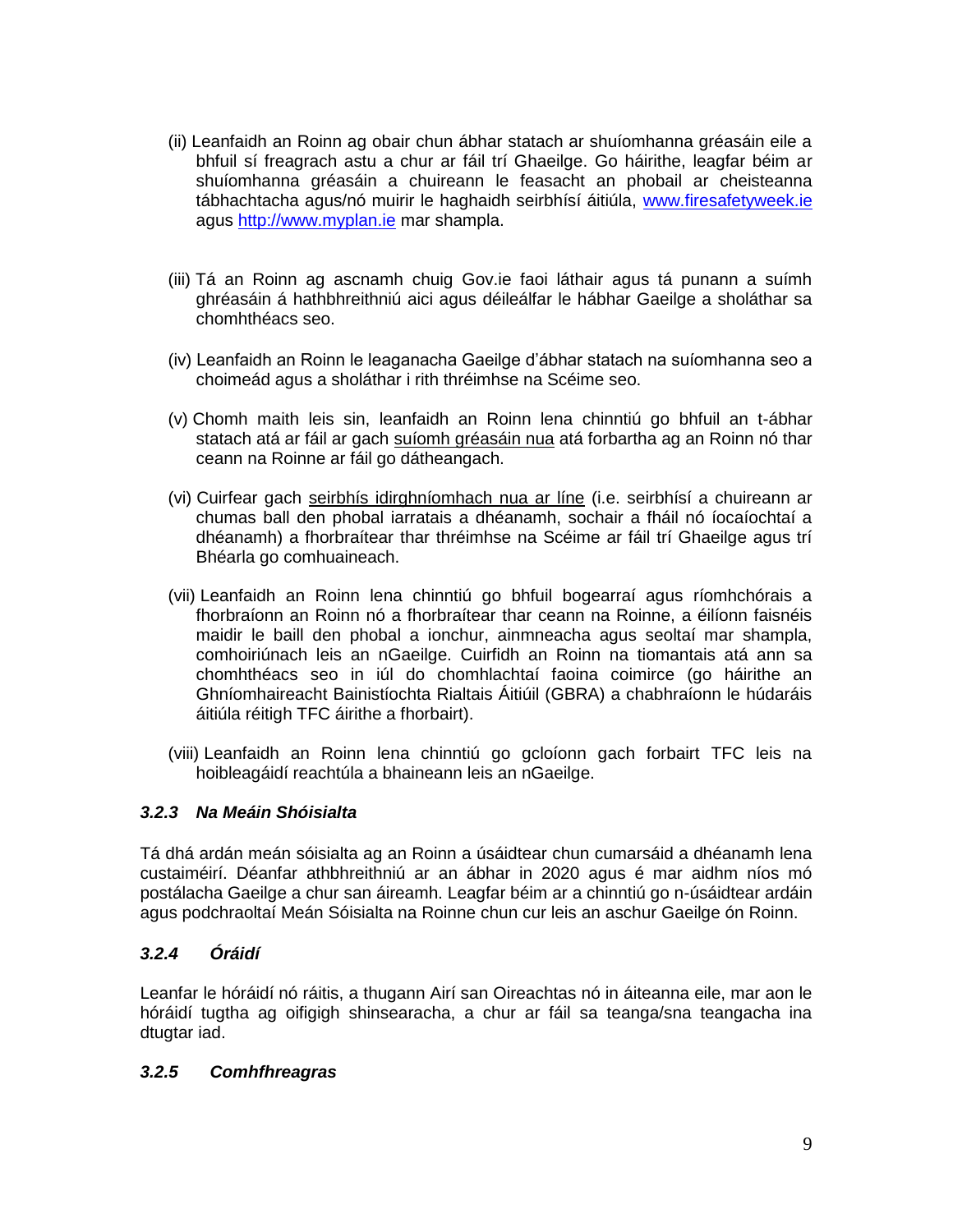I dteannta lena hoibleagáid dhlíthiúil comhfhreagras trí Ghaeilge a fhreagairt trí Ghaeilge a chomhlíonadh, déanfaidh an Roinn iarracht comhfhreagras trí Ghaeilge a sheoladh chuig daoine ar eol don Roinn ar fearr leo comhfhreagras trí Ghaeilge a fháil. Leanfar le baill foirne a threorú chun taifead a choinneáil de na heagraíochtaí sin agus é mar aidhm an tiomantas seo a chomhlíonadh. Déanfar an fhaisnéis seo a nuashonrú go rialta ar inlíon na Roinne. Beidh teachtaireachtaí caighdeánacha ar ríomhphost na Roinne, cosúil le séanadh freagrachta, ar fáil trí Ghaeilge agus trí Bhéarla. Tacófar le baill foirne chun freagraí uathoibríocha 'As láthair ón oifig' a chur ar fáil trí Ghaeilge agus trí Bhéarla.

## *3.2.6 Cuirí Oifigiúla*

Leanfaidh an Roinn lena chinntiú go bhfuil cuirí le haghaidh ócáidí oifigiúla atá á reáchtáil ag an Aire nó ag Airí Stáit priontáilte go dátheangach.

## *3.2.7 Bileoga Eolais / Foirmeacha Iarratais / Póstaeir*

Cuireann an Roinn roinnt bileog, póstaer agus foirmeacha iarratais ar mhaithe le leas an phobail i dtoll a chéile. Leanfaidh an Roinn lena chinntiú go bhfuil gach foirm iarratais, póstaer agus bileog a úsáidtear go coitianta e.g. i ndáil le vótáil, feachtais feasachta pobail agus poiblí etc. ar fáil go dátheangach faoin aon chlúdach amháin. Sa chás nach bhfuil sé sin indéanta mar gheall ar nádúr, méid, nó leagan amach an ábhair, cuirfear leagan Gaeilge agus leagan Béarla ar leith ar fáil. I gcásanna den sórt sin, cuirfear leagan Gaeilge ar fáil ar an mbealach céanna leis an leagan Béarla. Sa chás go gcuirtear bileoga, foirmeacha iarratais agus póstaeir ar fáil ar shuíomh gréasáin na Roinne, cuirfear an leagan Gaeilge ar fáil ag an am céanna leis an leagan Béarla. Geallann an Roinn go háirithe an Chairt Seirbhísí do Chustaiméirí agus an bhileog eolais maidir le seirbhísí atá ar fáil trí Bhéarla agus trí Ghaeilge a chur ar fáil go dátheangach faoi aon chlúdach amháin.

## *3.2.8 Foilseacháin*

Tá raon leathan foilseachán á chur i dtoll a chéile ag réimsí polasaí éagsúla na Roinne. Geallann an Roinn leanúint le leaganacha dátheangacha de phríomhfhoilseacháin a sholáthar (príomhráitis pholasaí, straitéisí etc.) laistigh den chlúdach céanna go hinmhianaithe (cóip chrua nó foilseacháin leictreonacha). Sa chás, áfach, go laghdódh fad aon fhoilseacháin dhátheangaigh a éifeachtacht nó go mbeadh costas breise iomarcach i gceist, cuirfear leaganacha Gaeilge agus Béarla ar leith ar fáil. Chuige seo, áireofar i ngach ceann ráiteas a chuireann in iúl go bhfuil leagan ar fáil sa teanga eile. Níl sé i gceist doiciméid mhóra dhátheangacha a fhoilsiú, doiciméid atá teicniúil agus nach scaiptear ar líon mór daoine.

## *3.2.9 Fógairtí béil / Cumarsáid teileafóin leis an bpobal*

Ar aon dul le prionsabail na Seirbhíse Ardchaighdeáin do Chustaiméirí, leanfaidh an Roinn lena chinntiú go mbeidh fáilteoirí agus oibreoirí lasc-chláir, an chéad phointe teagmhála leis an bpobal, in ann na nithe seo a leanas a dhéanamh:

- ainm na Roinne a rá trí Ghaeilge agus trí Bhéarla;
- beidh beannachtaí bunúsacha Gaeilge ar eolas acu;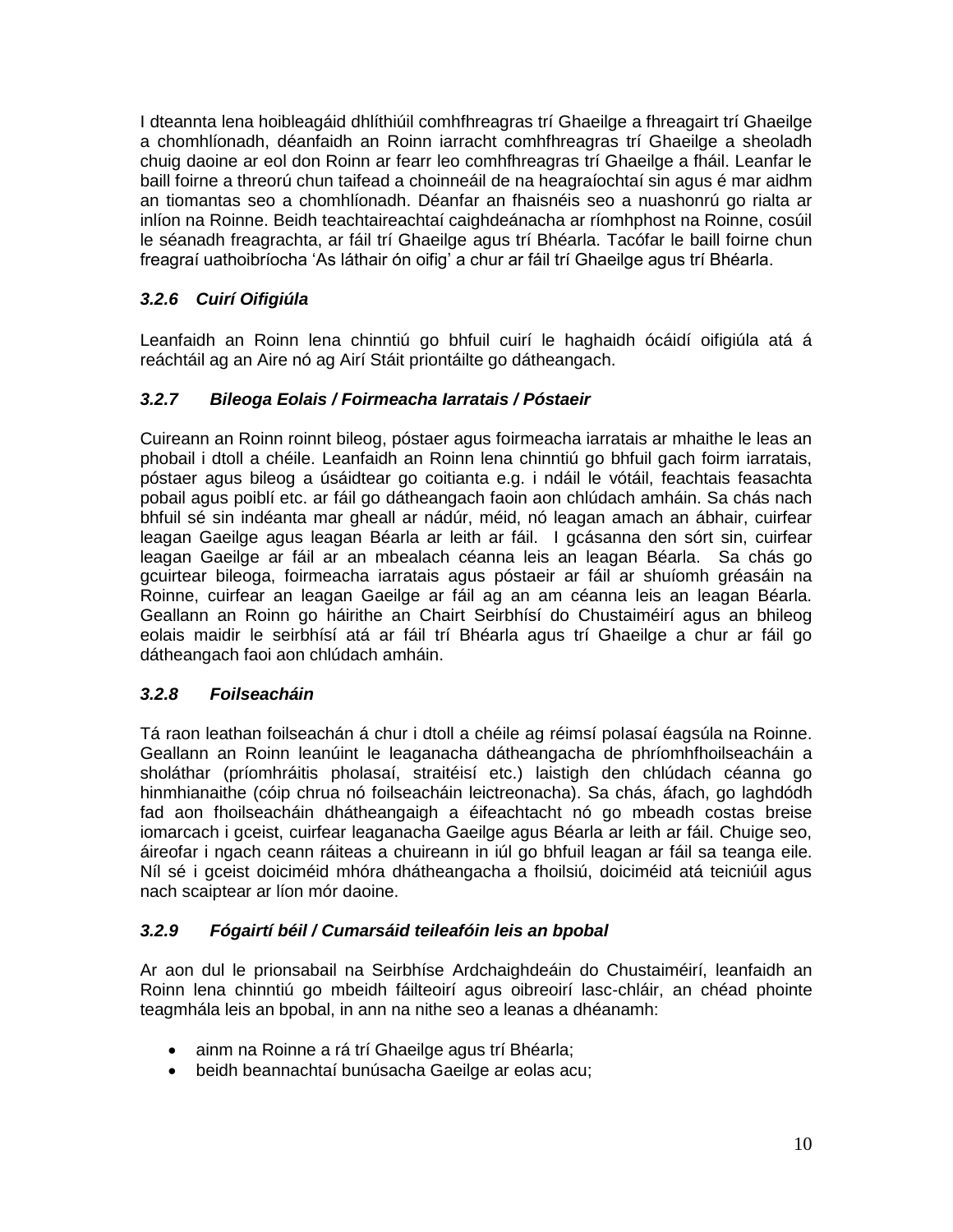beidh siad in ann baill den phobal a chur i dteagmháil, gan mhoill, le cibé oifig nó oifigeach atá freagrach as an tseirbhís a theastaíonn a thairiscint trí Ghaeilge.

Leanfar le baill foirne aonair a spreagadh chun teachtaireachtaí glórphoist a chur ar fáil go dátheangach, áit ar féidir.

## *3.2.10 Preasráitis*

Soláthróidh agus eiseoidh an Roinn 30% de gach preasráiteas go dátheangach i rith na bliana i rith thréimhse na Scéime. Nuair a bhíonn cinneadh á dhéanamh maidir leis na preasráitis atá le heisiúint go dátheangach, cinnteoidh an Roinn go dtabharfar tús áite do phreasráitis a bhaineann leis an nGaeilge nó le gnóthaí Gaeltachta, agus tabharfar aird ar leith ar cheisteanna pobail, mar aon le fógraí réamhphleanáilte a mbaineann tábhacht náisiúnta leo. Eiseofar gach preasráiteas den chineál sin do na meáin Ghaeilge go háirithe.

Chomh maith leis sin, leanfar leis an leagan dátheangach den phreasráiteas a chur ar fáil ar shuíomh gréasáin na Roinne.

## *3.2.11 Rialtas Áitiúil*

Leanfaidh an Roinn le ciorcláin agus le foirmeacha gaolmhara a chur ar fáil d'údaráis áitiúla i bhformáid dhátheangach sa chás go bhfuil a leithéid sin de dhoiciméid in úsáid go díreach ag baill foirne údaráis áitiúil chun seirbhísí a chur ar fáil do bhaill den phobal.

## *3.2.12 Polasaí maidir le Cruinnithe Poiblí*

Is trí Bhéarla amháin a reáchtálann an Roinn formhór a cruinnithe poiblí. Tá sé mar pholasaí ag an Roinn seo, áfach, áit ar gá, baill foirne atá inniúil sa Ghaeilge a chur ar fáil chun freastal ar chruinnithe i gceantair Ghaeltachta agus/nó nuair a bhíonn cruinnithe á reáchtáil le heagraíochtaí/grúpaí Gaeilge, sa chás go dtugtar fógra cuí.

## *3.2.13 Seirbhís do na ceantair Ghaeltachta*

Geallann an Roinn leanúint le seirbhís trí Ghaeilge a chur ar fáil do bhaill den phobal i gceantair Ghaeltachta thar shaolré na Scéime.

## *3.2.14 Logainmneacha Gaeltachta*

Leanfaidh an Roinn le húsáid a bhaint as na Logainmneacha Gaeltachta oifigiúla, mar atá fógartha ag an Aire Cultúir, Oidhreachta agus Gaeltachta. Tá leaganacha oifigiúla Gaeilge logainmneacha, laistigh agus lasmuigh den Ghaeltacht, le fáil ar [www.logainm.ie.](about:blank)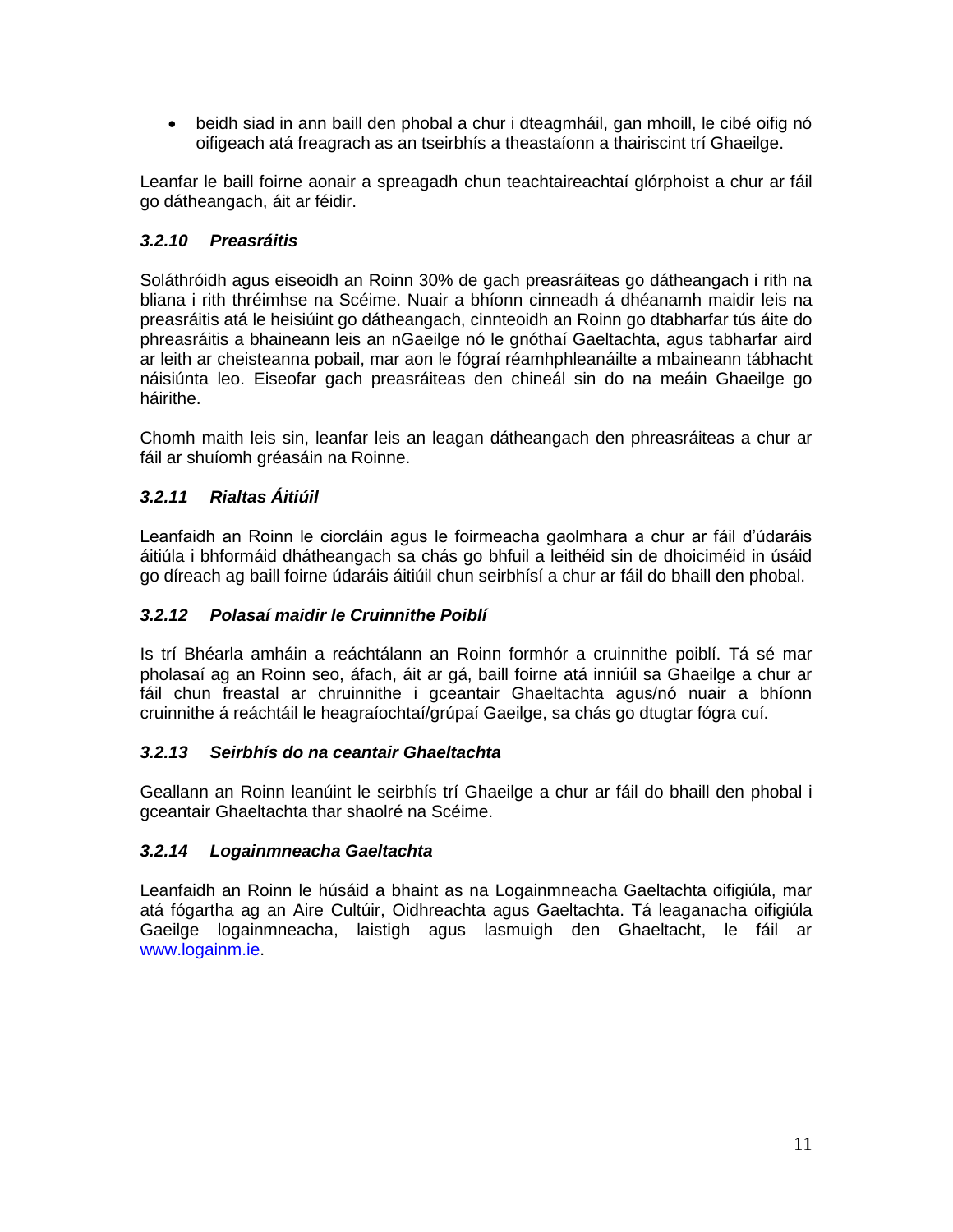# **3.3 Inniúlacht Ghaeilge na Roinne a fheabhsú**

## *3.3.1 Pleanáil Lucht Oibre*

Ag féachaint do pholasaí Rialtais maidir le soláthar feabhsaithe seirbhísí trí Ghaeilge, leanfaidh an Roinn le haon phoist a bhfuil inniúlacht Ghaeilge luaite mar riachtanas leo a shainaithint. Déanfar gach iarracht is féidir na riachtanais seo a chomhlíonadh ag féachaint do pholasaithe earcaíochta, ardaithe céime agus oiliúna, de réir mar is cuí. Cuireann sé seo ar chumas na Roinne feabhsú incriminteach seirbhísí trí Ghaeilge a phleanáil agus tús áite a thabhairt dóibh ar bhealach níos straitéisí.

## *3.3.2 Oiliúint & Forbairt*

Déanfaidh an Roinn an méid seo a leanas mar chuid dá tiomantas deiseanna oiliúna agus forbartha cuí a chur ar fáil don fhoireann ar fad:

- Leanfar le feasacht teanga a áireamh mar chuid de chúrsaí oiliúna ábhartha, lena chinntiú go dtuigeann na baill foirne na hoibleagáidí dátheangacha atá orthu faoi Acht na dTeangacha Oifigiúla 2003.
- Leanfar le deiseanna oiliúna Gaeilge a chur ar fáil agus tacú le baill foirne atá ag freastal ar chúrsaí oiliúna Gaeilge i rith uaireanta oibre.
- Leanfar le comhairle a chur ar bhaill foirne, agus cúnamh airgeadais in imthosca áirithe, i ndáil leis an raon ranganna Gaeilge ar ardchaighdeán atá ar fáil lasmuigh d'uaireanta oibre.
- Leanfar le deiseanna oiliúna Gaeilge a chur ar fáil, de réir mar is gá, don fhoireann fáiltithe/teileafónaithe agus d'Oifigigh Seirbhíse chun a dtuiscint ar bheannachtaí bunúsacha agus a dtuiscint bhunúsach ar an nGaeilge a fheabhsú.
- Leanfar leis na hiarrachtaí daoine a aimsiú atá sásta seirbhísí Gaeilge a chur ar fáil ar fud na Roinne sa chás go ndéantar iarratas seirbhísí trí Ghaeilge a chur ar fáil. Tá ainmneacha na mball foirne sin liostaithe ar an suíomh inlín, *Doras.*

#### *3.3.3 Acmhainní teanga*

Leanfaidh an Roinn le rochtain a sholáthar do bhaill foirne ar acmhainní eolais agus teanga, e.g. foclóirí, cóip chrua, más gá, agus i bhformáid leictreonach, comhairle maidir leis an nGaeilge scríofa agus liosta de fhrásaí coitianta etc. Leagtar béim ar úsáid a bhaint as acmhainní ar líne cosúil le seiceálaithe litrithe, *[www.tearma.ie, www.focal.ie](about:blank) agus [www.foclóir.ie](about:blank)*.

## *3.3.4 Seirbhísí Aistriúcháin*

D'fhonn cabhrú leis an Roinn a hoibleagáidí a chomhlíonadh maidir le hinfhaighteacht leaganacha Gaeilge d'ábhar statach ar an suíomh gréasáin, tá Pointe Teagmhála Aonair (PTA) ar fáil. Is féidir leis an PTA socruithe a dhéanamh chun ábhar a aistriú ó Bhéarla go Gaeilge.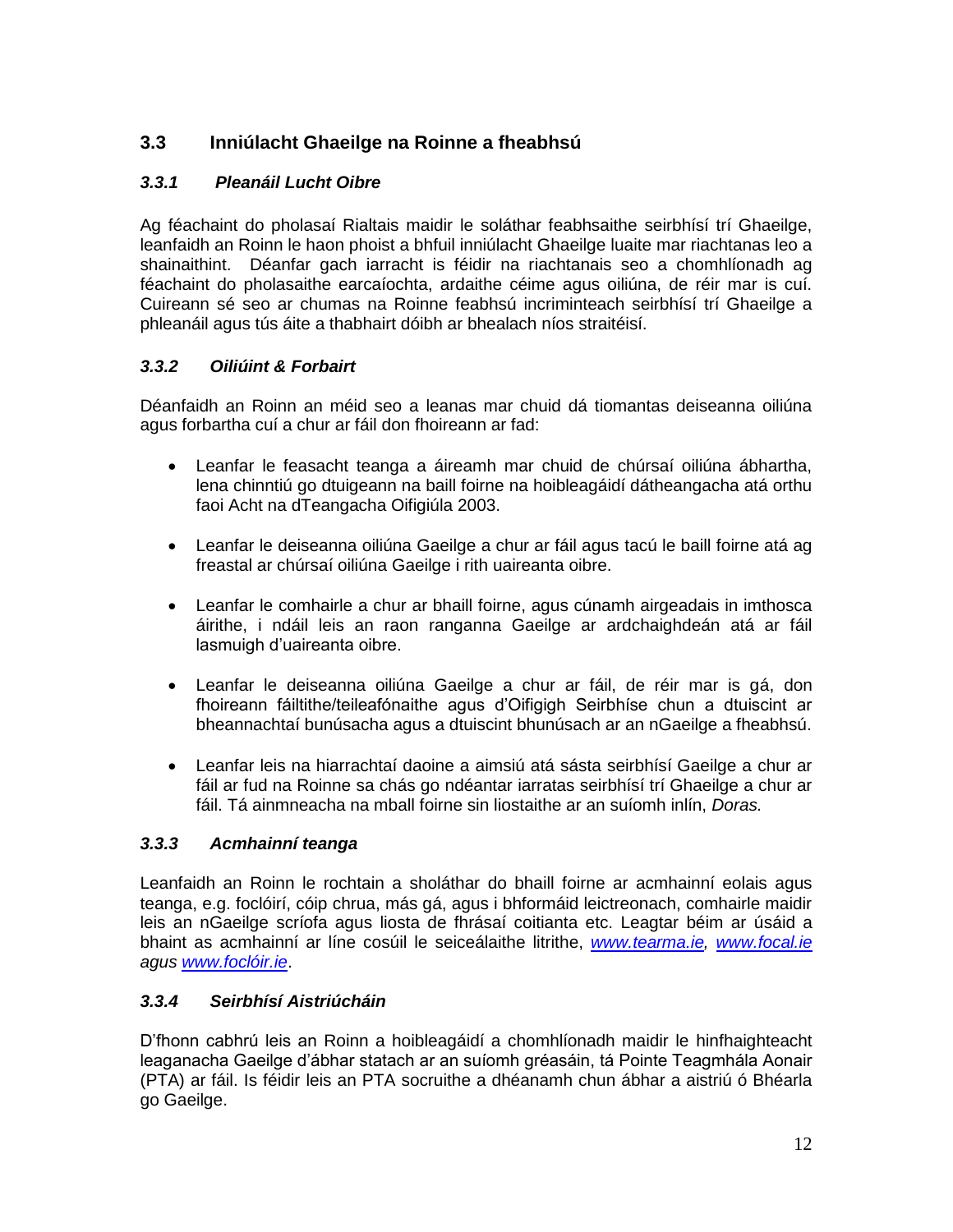## *3.3.5 Seachtain na Gaeilge*

Tá an Roinn tiomanta do thionscnaimh chultúrtha a chur chun cinn a thacaíonn le agus a spreagann úsáid a bhaint as an nGaeilge. Ar an tslí seo, leanfaidh an Roinn ag tacú le gníomhaíochtaí a eagraítear i rith *Sheachtain na Gaeilge* thar thréimhse na Scéime seo.

## *3.3.6 Cumarsáid Inmheánach*

Leanfar le húsáid a bhaint as 'Weekly Wrap' – nuachtlitir leictreonach sheachtainiúil na Roinne – agus as an Inlíon chun eolas maidir leis an nGaeilge a roinnt.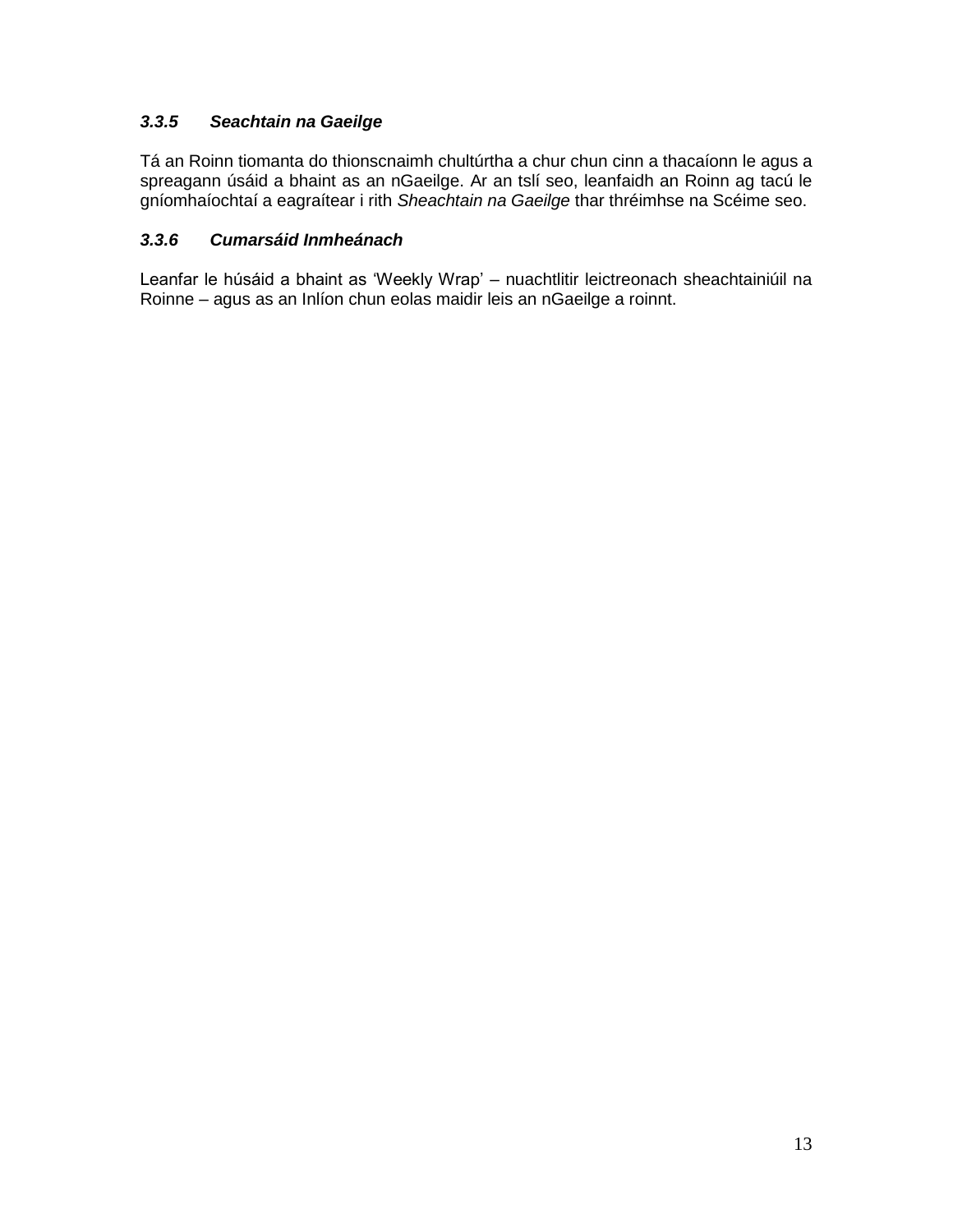## **Caibidil 4 Monatóireacht & Athbhreithniú**

Déanfar athbhreithniú bliantúil ar an dul chun cinn atá déanta maidir le cur chun feidhme na Scéime. Chun dlús a chur faoin dul chun cinn seo, baileofar eolas go bliantúil maidir le:

- polasaithe nó tionscnaimh a thacaigh le húsáid na Gaeilge;
- ábhair foilsithe go hiomlán nó go páirteach trí Ghaeilge;
- tarlú agus nádúr aon ghearán agus moltaí a bhaineann leis na seirbhísí trí Ghaeilge atá á gcur ar fáil ag an Roinn;
- dul chun cinn i gcomparáid le gach ceann de na tiomantais atá leagtha amach sa Scéim;
- an leibhéal éilimh atá ar sheirbhísí trí Ghaeilge.

Leanfaidh an Roinn le breithniú a dhéanamh ar aon bhearta breise atá riachtanach chun an leibhéal seirbhíse atá á chur ar fáil ag an eagraíocht a fheabhsú i bhfianaise éilimh agus ag eascairt as an measúnú bliantúil ar dhul chun cinn.

Lena chois sin, áireofar tuairisc ar bhearta curtha chun feidhme faoin Scéim i dTuarascáil Bhliantúil na Roinne.